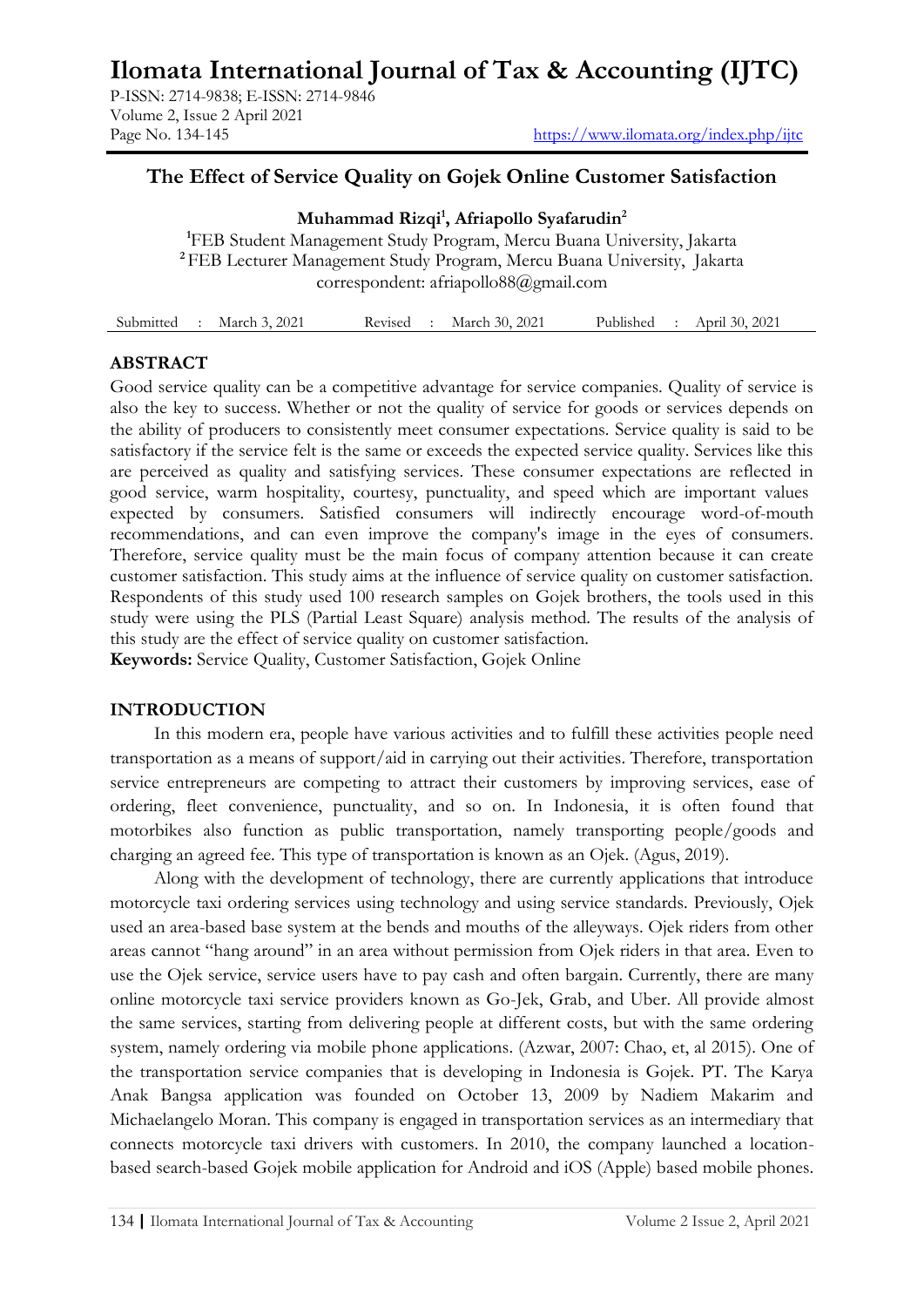Through this application, Ojek riders can see incoming orders and where to respond to them, and customers can monitor the position of Ojek riders who respond to orders. Gojek has operated in the areas of Medan, Jabodetabek, Surabaya, Bali, Yogyakarta, Makassar and Balikpapan. Gojek services and services develop not only as transportation for people (transport), but can also be used as delivery of goods, documents, or packages (instant courier), as partners for online and offline companies that require delivery on the same day, even the newest ones can be used as an introduction to ordered food (GoFood). (Dharmmesta, 2009: Diyanthini, 2014).

Go-Jek has become the pioneer of motorbike taxi services based on mobile applications through its Go-Ride service. With this, Go-Jek application users can simply order an Ojek via an online mobile application, and later they will be picked up by an Ojek driver who responds to user orders or potential passengers. Payment transactions are made when the user reaches the destination of the motorcycle taxi driver. The rates charged vary based on the distance traveled or based on the flat rate applied. Some of the companies that are competitors to Go-Jek are Grab and Uber, but now Uber is no longer there because of the acquisition by Grab. These two companies have services that are similar to Go-Ride services from Go-Jek. (Guttier, & Silveira, 2017) The increasing number of online motorcycle taxis has an impact on the tighter competition. The factors that cause this is the existence of price competition and the many choices for online motorcycle taxi services. This makes consumers more selective. Consumers will choose one of the alternative options according to what they want. Anticipating this situation, online motorcycle taxi companies, especially Gojek, must be able to create customer satisfaction (Hartono, 2019).

Customer satisfaction is a very important factor for the existence, continuity, and development of a company. Today many companies are increasingly understanding the importance of customer satisfaction and implementing strategies to provide satisfaction to their customers. Herawati, (2017). Customer satisfaction is a post-purchase evaluation where at least it gives the same or exceeds customer expectations. Meanwhile, dissatisfaction arises when the results obtained do not meet customer expectations. Kotler (2010) in general, satisfaction (satisfaction) is the feeling of happy or disappointed someone that arises because of comparing the product's perceived performance (or results) against their expectations. The theory that explains how consumer satisfaction or dissatisfaction is formed is the expectancy disconfirmation model, which suggests that satisfaction and dissatisfaction are the effects of the comparison between consumer expectations before purchase and what consumers get from the product purchased. When consumers buy a product, consumers have expectations about how the product functions. If the product functions better than expected, the consumer will be satisfied.

Kaplan, & Dennis (1993) customer satisfaction has a big impact on the company. Keeping and satisfying current customers is much easier than constantly trying to attract or prospect new customers, the cost of retaining customers is less than the cost of finding new customers. Satisfied customers can make the relationship between the company and customers harmonious, provide a good basis for repeat purchases and customer loyalty, become an advocator for the company especially when the company's reputation or product is being harassed by others, and form positive words of very strong mouth recommendations. profitable for the company. (Indratama, et, al, 2014).

One of the Kotlers. (2012). defining service quality is a dynamic condition related to service products, people, processes, and the environment that can meet and or exceed consumer expectations. Kotler, & Kevin (2009) stated that service quality includes several aspects which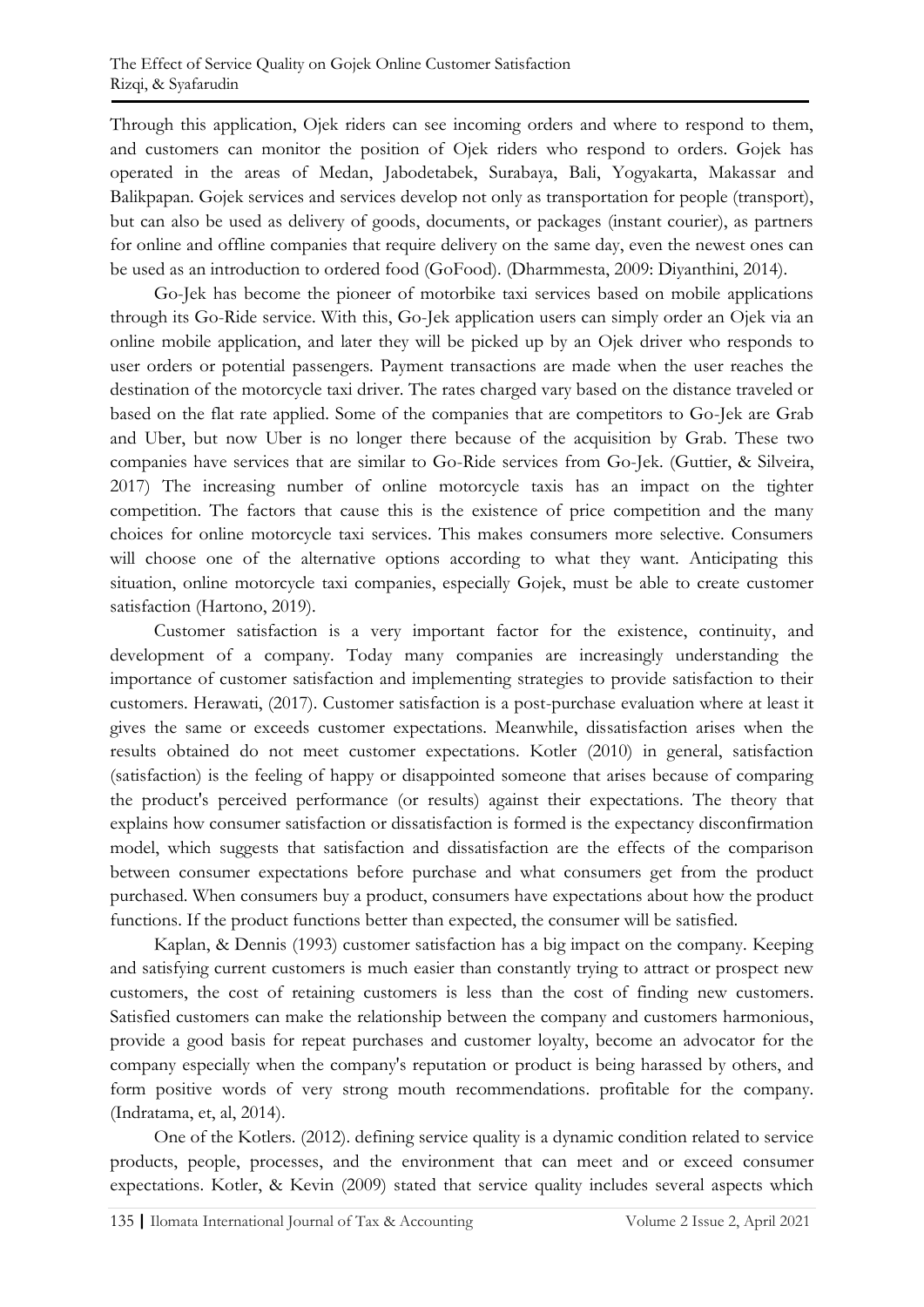include: the ability to provide immediate and satisfying services (reliability); the desire of employees to help customers and provide responsiveness services (responsiveness); ability, politeness, and trustworthiness of employees (assurance); ease of doing good communication relationships and sincere attention to customers (empathy); and evaluation of physical facilities (tangibles). Kotler, & Keller, (2016) also argued that service quality affects customer satisfaction, where good service has a greater impact on customer satisfaction. Even though service/service is an intangible item, service can be assessed based on someone's experience and reasoning.

Service quality can affect customer satisfaction because of the interaction between consumers and the company. Under the concept of customer satisfaction, that customer satisfaction can be achieved if the performance or results felt are under consumer expectations. So, whether or not the services provided by the company greatly affect customer satisfaction. Service quality research was conducted by Kotler, & Armstrong, (2012). The results showed that service quality had a significant effect on customer satisfaction. However, research conducted by Kotler, et, al. (2009). concerning "The Effect of Service and Product Quality on Customer Satisfaction and Loyalty of Kentucky Fried Chicken in South Tangerang" shows that service quality does not affect customer satisfaction. The second factor that affects customer satisfaction is the price perspective. Price is the amount of money (possibly several items weighed) needed to obtain several combinations of a product and service that accompany it (Kotler and Keller, 2010). Price is something that can be controlled and determines whether or not a product is accepted by consumers. The price depends solely on company policy but of course taking various things into account. The cheap or high price of a product is very relative. The company must always monitor the price set by competitors so that the price determined by the company is not too high or vice versa.

The selling price is essentially an offer to consumers. If the consumer accepts the price at the time of making a purchase, the product will sell, on the contrary, if the consumer refuses it at the time of making a purchase, it is necessary to review the selling price. There is a possibility that consumers have a discrepancy after purchasing because maybe the price is considered too expensive or because it is not under the previous wishes and descriptions (Syafarudin, 2020). Thus a correct pricing strategy is needed. The results of research conducted by Hertati., Asmawati, Widiyanti. (2021). reinforces the theory put forward above. Inman, & Zeelenberg (2002) conducted a study on "The effect of service quality and price on customer satisfaction for service users of Anugerah Glagah Indah Hotel Temon Kulon Progo Yogyakarta".

The results showed that service quality and price had a positive and significant effect partially and simultaneously on customer satisfaction at Anugerah Glagah Indah Hotel. Be careful. & Safkaur. (2020). also proved that price has a positive and significant effect on customer satisfaction at Dyriana Bakery & Café Pandanaran Semarang. However, there are different research results from Syafarudin. & Mulyana.B. (2019). researched "The Influence of Service Quality, Price and Customer Value on Customer Satisfaction of Service Users Service Workshop AHAS 0002 Semarang Honda Center". The results showed that price did not affect member satisfaction. The phenomenon above is relevant to the results of a pre-survey conducted by researchers on October 1, 2020, of 30 Gojek online motorcycle taxi customers. The pre-survey results illustrate the dissatisfaction of several Gojek online motorcycle taxi customers. Based on the results of a pre-survey to 30 Gojek online motorcycle taxi customers by asking open questions about "What is your assessment of the quality of Gojek online motorcycle taxi services?". The pre-survey results showed that most respondents (18 people / 60%) had a bad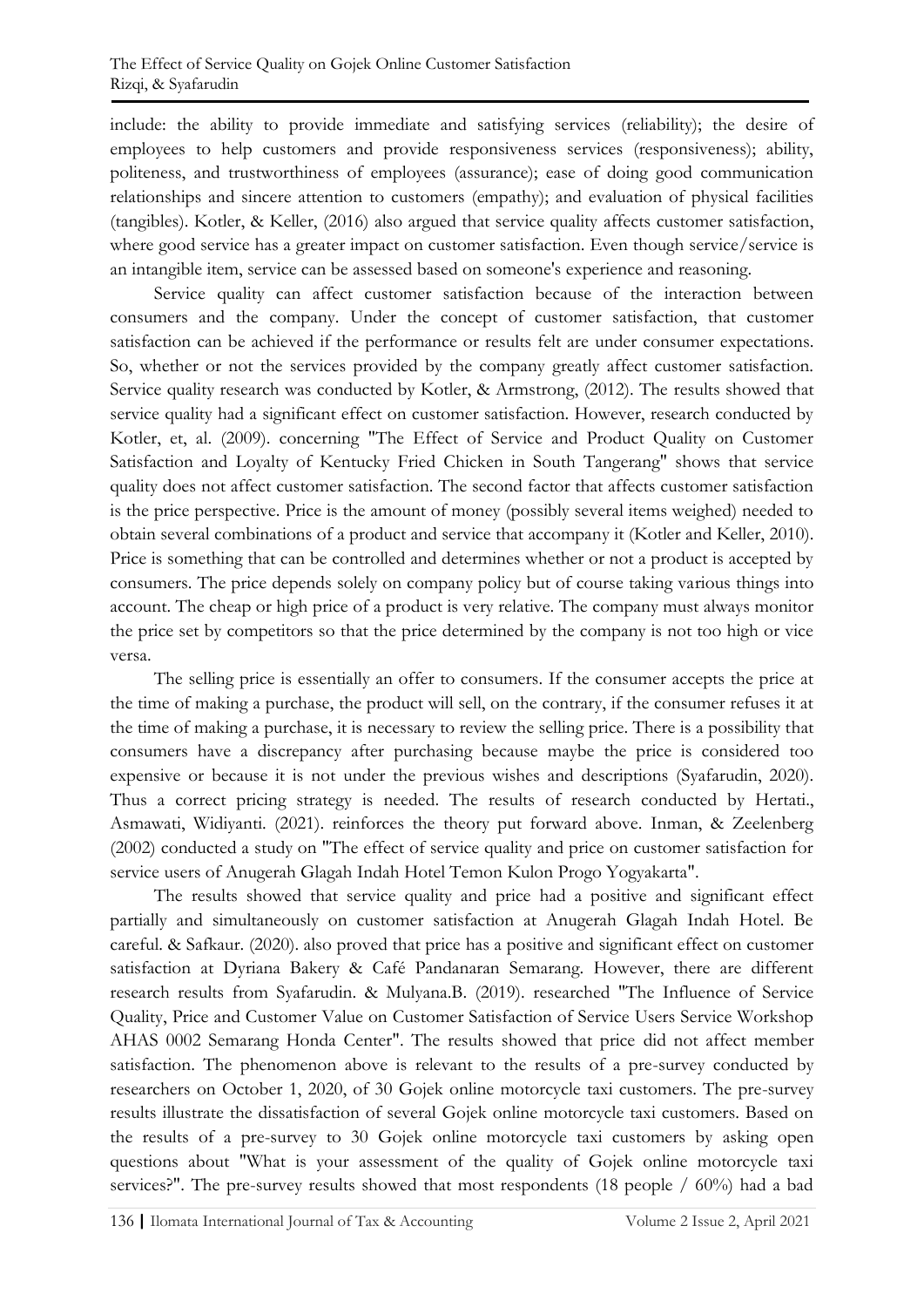perception of the quality of Gojek online motorcycle taxi services, while as many (12 people / 40%) had a good perception of the quality of Gojek online motorcycle taxi services.

Kotler's (2016) purchasing decisions are the final decisions of individuals and households who purchase goods and services for personal consumption. Syafarudin. (2016) purchasing decisions consist of internal policies and external policies. Internal policies include consumer knowledge of products and awards in the form of consumer assessments of products. External policies include differentiation and relevance. Differentiation is a product property that differentiates it from other products. Relevance is a product characteristic that has the same function as other products that have similar functions and uses. Syafarudin & Mulya. (2019). adding that the purchasing decisions made by consumers or buyers are also influenced by habits. Purchasing habits include when a purchase is made, in what quantity the purchase is made, and where the purchase is made.

Then (Mungu, (2013) states that purchasing decisions are a part of consumer behavior. Consumer behavior is an action that is directly involved in obtaining, determining products and services, including the decision-making process that precedes and follows these actions. Munisih, & Soliha, (2015). Repurchase behavior is closely related to the concept of brand loyalty, which is pursued by most companies because it contributes to great stability in the market. Repurchases usually indicate that the product meets consumer approval and is willing to use it again and in an appropriate amount. very large. Service Quality Hertati, Feri, Puspitawati, Gantino, Ilyas., 2021) stated that the quality received by consumers is "an entity's overall excellence or superiority".

It is said that the quality of service that is assessed by consumers is in the form of something that is the best overall. Added by Kotler and Keller (2012) that: A service will be formed because of the process of providing certain services from the service provider to the parties being served. Whether done based on the volunteerism of each party (non-commercial), commercial purposes between personal or because people have work attachments in organizations with commercial or non-commercial purposes. Kotler and Keller (2012) state that service is any action or performance offered by one party to another which is in principle intangible and does not cause any transfer of ownership. The production may or may not be bound to a physical product.

Be careful. Mustopa, Widiyanti.M. Safkaur. (2020). believes that services are all economic activities whose results are no products in the form of physical or construction, which are usually consumed at the same time as they are produced and provide added value (such as comfort, entertainment, pleasure, Irawan. (2012) argues that service quality is the level of excellence expected and control over the level of excellence is to meet customer expectations. Based on these two opinions, it can be concluded that service quality is a level of excellence obtained by consumers in using a service through how far the difference is between reality and expectations felt by consumers after using it. Kotler, Philip (011) in general, services have several special characteristics with goods. Services have a major influence on their marketing, namely, they are intangible, cannot be separated between the production process and consumption, have high variability, no AK can be saved, and do not result in possession. Syaparudin. & Hertati (2020). There are 5 (five) main characteristics of services that distinguish them from goods, namely:

- 1. Intangibility. Services are different from goods. if the item is an object, tool, or thing, then the service is an act, performance, or effort.
- 2. Inseparability. Goods are usually produced, then sold, then consumed, while services are sold first, then produced and consumed simultaneously.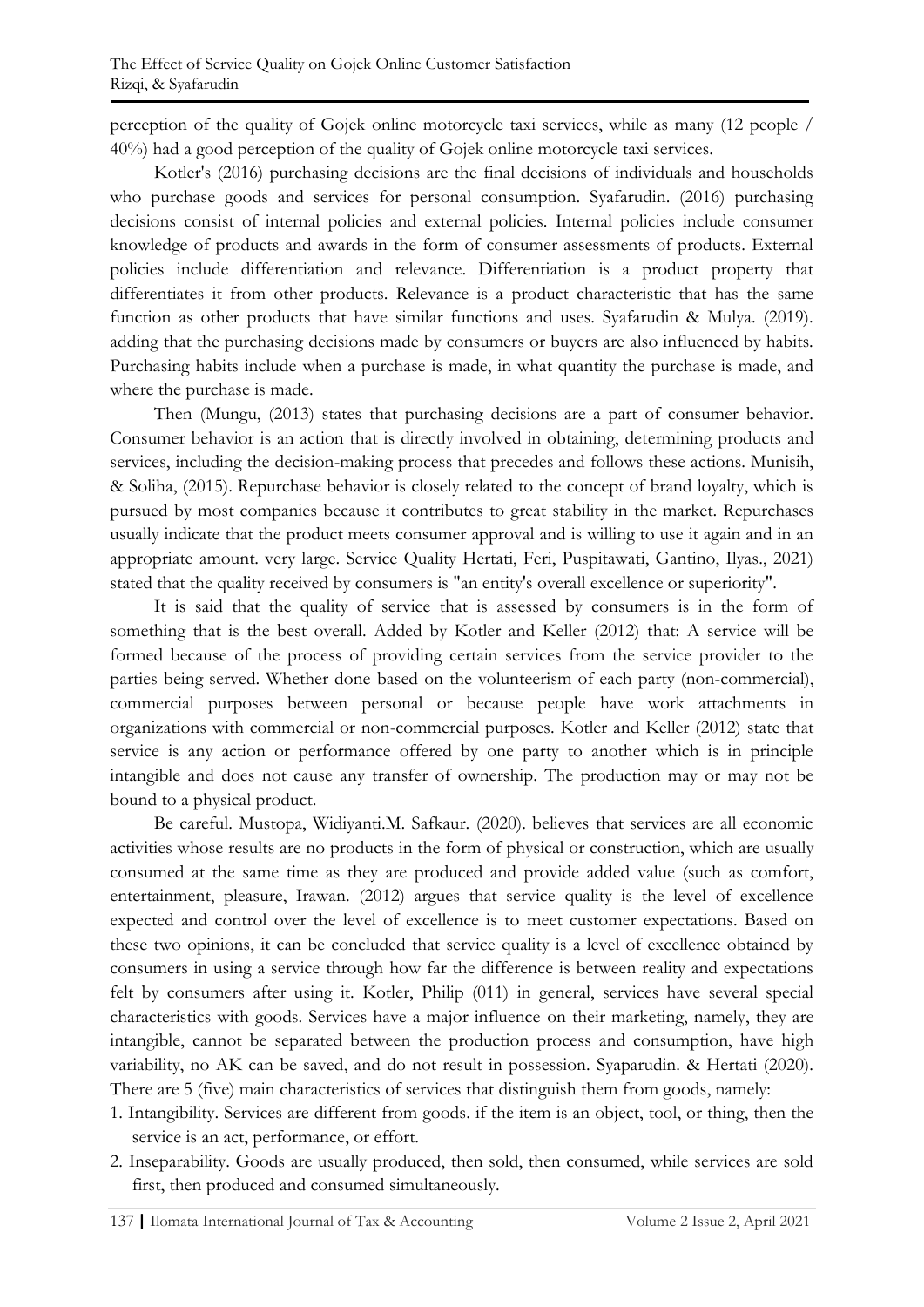- 3. Variability. Services are variable because they are non-standardized outputs, meaning that there are many variations in shape, quality, and type, depending on who, when, and where the service is produced.
- 4. Perishability. Perishability means that services are not durable and cannot be stored.
- 5. Lack of ownership. Is the basic difference between services and goods. In purchasing goods, consumers have full rights to the use and benefits of the products they buy. In purchasing services, customers have personal access to a service for a limited period (for example hotel rooms, cinemas, aviation services, and education).
- 6. Perceived physical facilities (tangibles), namely physical evidence of services, can be in the form of physical facilities, equipment used, physical representations of services.
- 7. Credibility, namely honesty and trustworthiness. Credibility includes company name, reputation, company, personal characteristics, personnel contacts, and customer interactions.

In everyday terms, customers are people whose activities are to buy and use a product, both goods, and services, on an ongoing basis. Customers or users of a product are people who are directly or indirectly related to business enterprises. Umar, Husein. (2002) argue that customers are people who buy and use products. In a company engaged in the service sector, customers are people who use services. Griffin stated that the customer (customer) provides an in-depth view which is important to understand why a company must create and maintain customers and not just attract buyers. The definition comes from custom which is defined as "making something into a habit or usual" and "practicing a habit. Customers are different from consumers (consumers), that is, a person can be said to be a customer if that person begins to get used to buying products or services offered by a company.

This habit can be built through repeated purchases within a certain period, if within a certain period there is no re-purchase, then that person cannot be said to be a customer but as a buyer or consumer (Wulandari, Hertati, Antasari, Nazarudin. (2021). A customer is someone who buys, uses, and gets used to making purchases periodically within a certain period. Pakpahan, (2019.) a purchase decision is defined as a choice of two more choices. Kotler, Philip; Keller, Kevin. (2007). The purchasing decision is a process in which consumers recognize the problem, seek information about a particular product or brand, and evaluate properly each of these alternatives can solve the problem, which then leads to a purchase decision. Kotler, Philip; Keller, Kevin (2007). The factors that influence customer purchasing decisions are the emotional bonds that exist between customers and producers after customers use products and services from the company and find that these products or services provide added value. The value dimensions consist of 4, namely:

- 1. Emotional value, a utility that comes from feelings or affective or positive emotions arising from consuming a product. If consumers experience positive feelings when buying or using a brand, then the brand provides emotional value. In essence, emotional value is related to feelings, namely what positive feelings consumers will experience when buying a product.
- 2. Social value, the utility obtained from the product's ability to improve the consumer's social self-concept. Social value is the value held by a consumer, regarding what is considered good and what is considered bad by consumers.
- 3. Value of quality, the utility obtained from the product due to the reduction of short-term costs and long-term costs.
- 4. Functional value is the value obtained from product attributes that provide functional utility to consumers. This value is directly related to the functions provided by the product or service to consumers.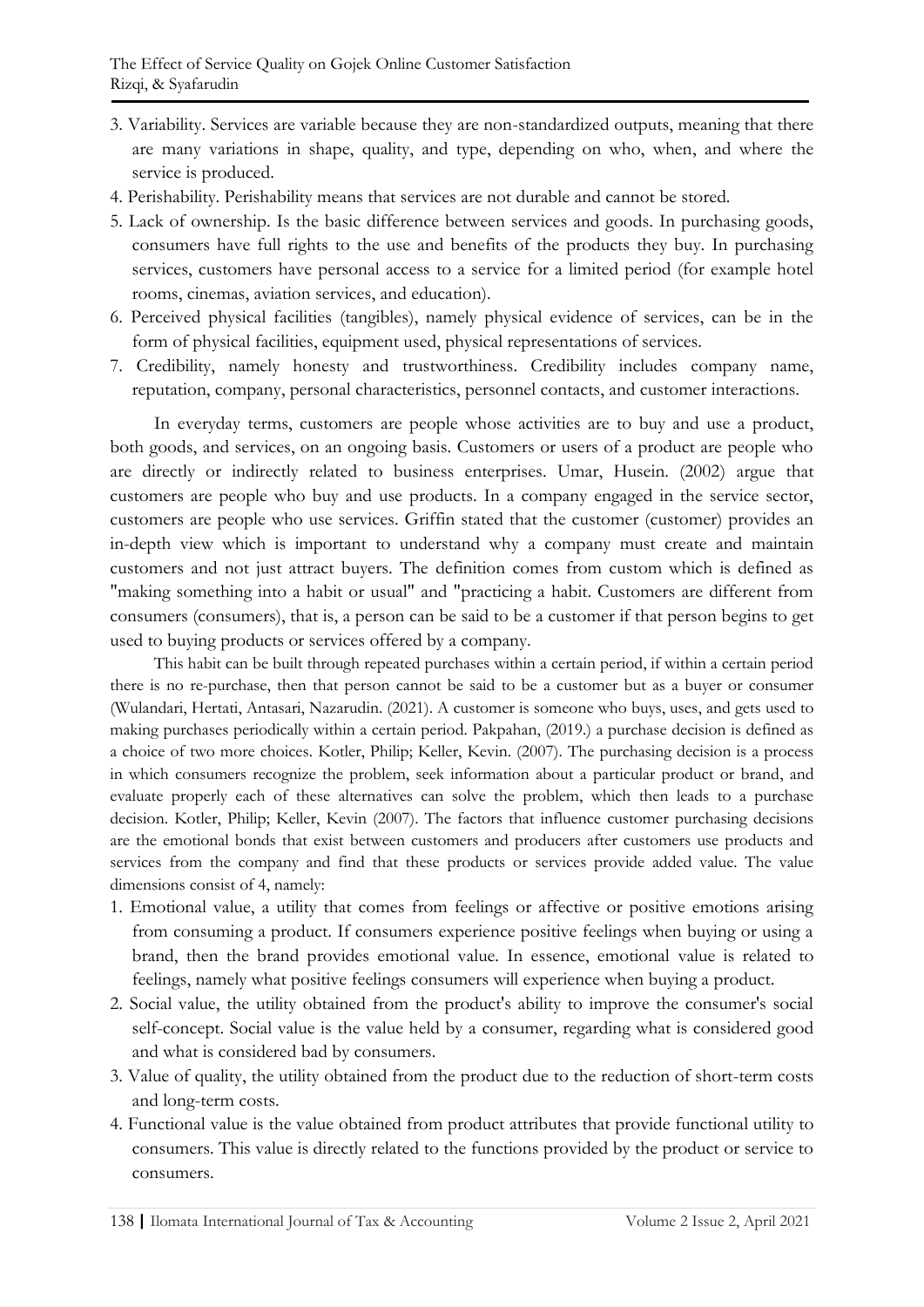- 5. Broad problem solving If consumers do not have established criteria for judging a particular product category or brand within that category or do not limit the number of brands they will consider to a small, manageable range, their decision-making efforts can be classified as solving a broad problem. . At this level, consumers need a variety of information to establish a set of criteria for judging certain brands and a lot of appropriate information about each that will be considered.
- 6. Limited problem-solving. At this level of problem-solving, consumers have established basic criteria for judging a product category and the various brands within that category. However, they have not fully chosen from a particular brand group. Their search for additional information was more of a "tweak" they had to gather additional brand information to see the differences between the various brands.
- 7. Behavior as a routine response At this level, consumers already have some experience with the product category and a well-defined set of criteria for judging the various brands they are considering. In some situations, they may be looking for additional information; in other situations, they simply review what they already know.

The results showed that the product, price, distribution, and promotion affected purchasing decisions. ((Wulandari, Hertati, Antasari, Nazarudin. (2021) Then the results of research by Gantino, Hertati, Ilyas (2021) show that the indirect effect of service quality on customer satisfaction through purchasing decisions has a positive and significant effect. The direct effect of location on customer satisfaction is positive. , but not significant The indirect effect of location on customer satisfaction through purchasing decisions is negative and insignificant The direct effect of price on customer satisfaction is positive, but not significant The indirect effect of price on customer satisfaction through purchasing decisions is positive and significant Direct effect of purchasing decisions on customer satisfaction. positive and significant. The results of this study indicate that with the path analysis test the discount variable has the most significant effect on purchasing decisions, the discount variable has a significant effect on customer satisfaction, and research decisions (Wulandari, Hertati, Antasari, Nazarudin. (2021).

Purchasing Research (Herawati, 2017). prove empirically that product quality and service quality affect consumer satisfaction and repurchase interest. It is empirically proven that product quality and service quality affect customer satisfaction. It is empirically proven that product quality and service quality affect repurchase interest. It is empirically proven that consumer satisfaction affects repurchase interest. Herawati Research, (2017). The partial promotion has a positive effect on purchasing decisions with the value of T count compared to the value of Ttable so that the promotion variable  $(X1)$  is 3,800 $> 1,985$ . Product innovation has a partially positive effect on purchasing decisions on Azzahra batik with the t value compared to the table value so that the product innovation variable (x1) is 2.016> 1.984.

It can be concluded that  $F$  count (10.302)  $>$  f table (1.984) and the significance level is 0.000 <0.05, which indicates that promotion and product innovation together affect purchasing decisions. The results of this study indicate that the variable price, promotion, and product quality simultaneously influence purchase intention. Price, promotion, and product quality variables also have a partial influence on purchasing decisions. The contribution of the independent variables (price, promotion, and product quality) to the dependent variable (buying interest) is 68.9%. The independent variable which has the most dominant influence on the dependent variable is the product quality factor. Hypothesis H1: Service quality affects customer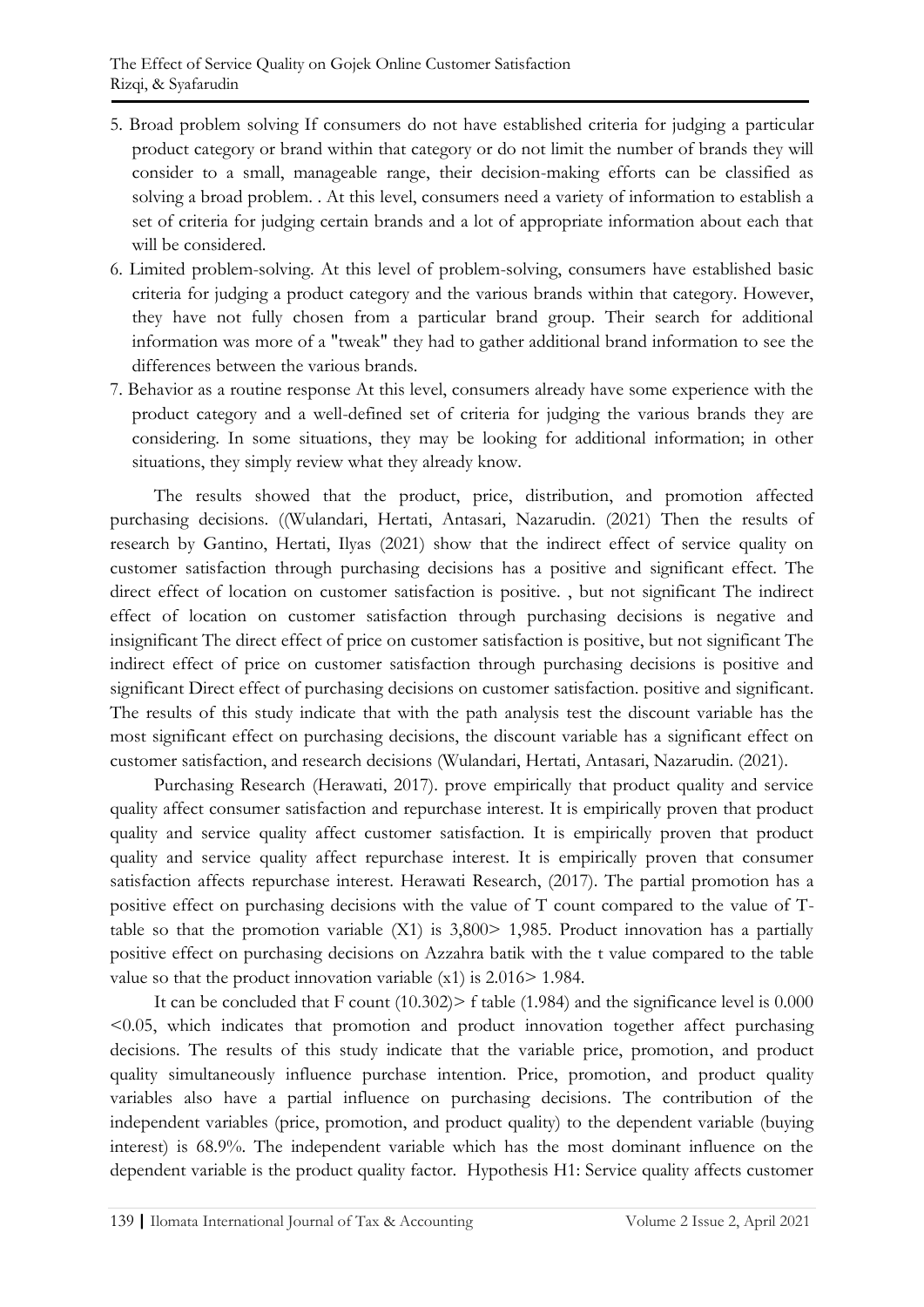satisfaction of online Gojek service users. The stages of service quality to customer satisfaction can be described in a model below:



Source: Images of stages in the Customer Satisfaction Decision Process, 2021

#### **METHODS**

This research was conducted to analyze the quality of e-Service, pricing strategies on customer loyalty through customer satisfaction using the GO-JEK online motorcycle taxi service. This research and examine the significance of the influence of exogenous variables on endogenous variables both partially and collectively. The population in this study were users of the GO-JEK online motorcycle taxi service. Sugiyono (2012) population of a generalization area consisting of objects or subjects that have certain qualities and characteristics. The values of these different characteristics are then determined to be studied and then conclusions drawn. The sample is a portion of the population that can represent the characteristics of the population. In conducting research, it will use more sample data than the population.

The samples taken can then be used as a tool for verifying the truth of the population so that the probability level of truth is needed. Because there is no 100% level of truth, it requires a level of error that can be tolerated or so-called α. In practice, α is determined arbitrarily (the arbitrator) to a maximum of 10% (Hair, et, al, 2014). In this study, researchers set a confidence level of 95% and a precision value of 10%. Quantitatively, the value of precision is called the standard error, where the larger the sample, the smaller the standard error, because the estimated value is close to the parameter value ((Hair, et, al, 2014). In this study, sampling using simple random sampling as many as 100 GO-JEK online motorcycle taxi service users.

Primary data comes from the collection of answers to questions that are distributed to each tenant of the GO-JEK online motorcycle taxi service, service quality, consumer interest, and purchase decisions which are then tabulated and then analyzed. To obtain secondary data, it is done by collecting documentation that supports the research. This technique is done by collecting data by studying written data sources regarding the organizational structure and other general descriptions of GO-JEK online motorcycle taxis. The instrument in this study was a questionnaire designed to measure the research variables by providing a scale score for the answers to the statements. The scale used is a Likert scale. Each statement has 5 (five) alternative answers.

Each statement is measured using a Likert scale. Calculating the value of the Respondents' Achievement Level (TCR) for each category from the variable descriptive data. The formula used is (Ghozali, Imam. 2014)

 $TCR = Rs / n x 100\%$ 

Information :

TCR = Level of achievement Respondent

- $Rs = Average score of respondents' answers$
- $n =$  Value of the answer score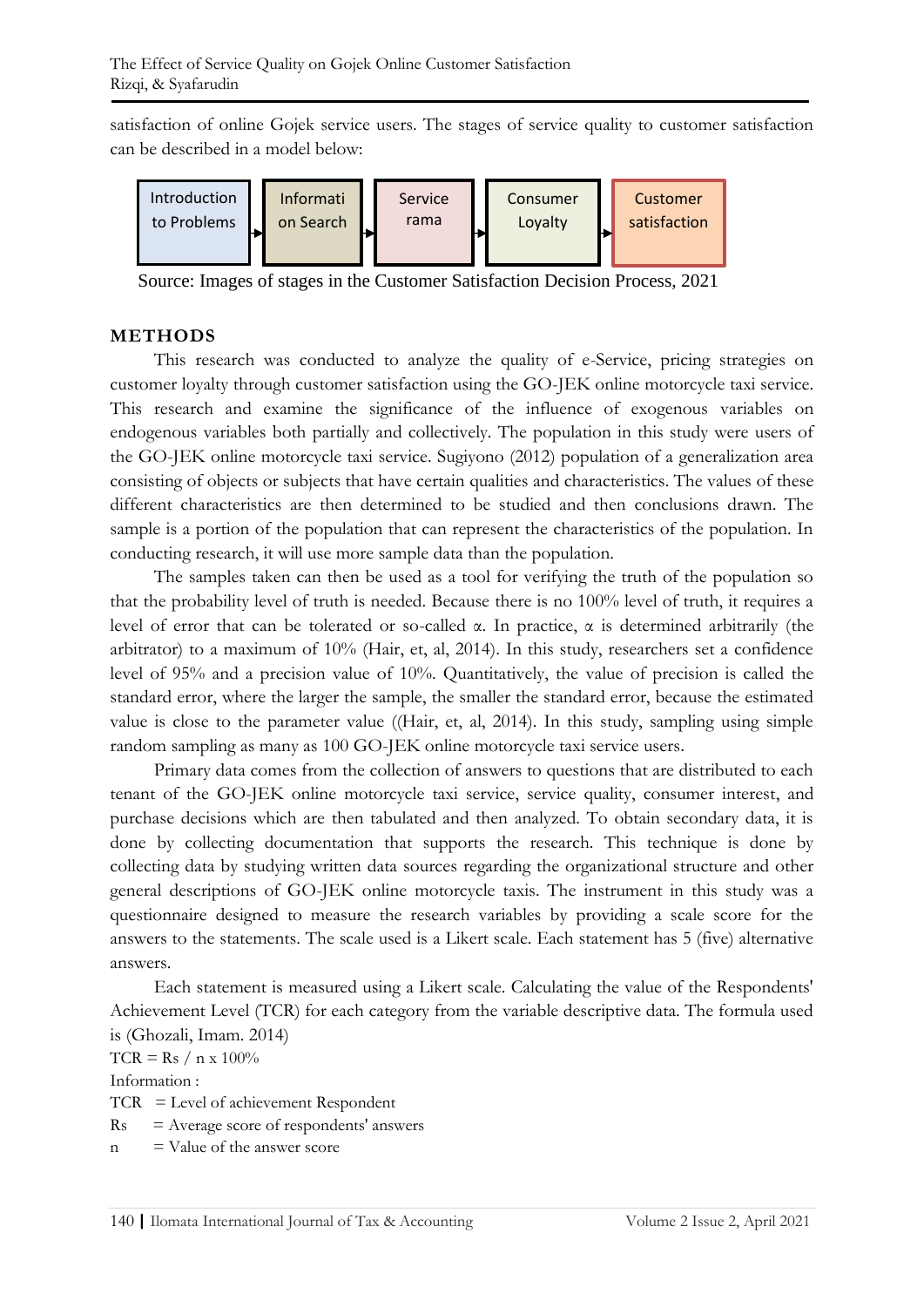Validity is a measure that shows the validity of an instrument. An instrument is declared valid if it can measure what is desired. The validity test is a test conducted to determine whether or not an item in the questionnaire is made. Testing the validity of the question items with an ordinal measuring scale was carried out through item analysis, namely correlating the score of each item with the total score which is the number of each item score using the Pearson Product Moment method.

$$
r_{yx} = \frac{n\sum XY - (\sum X)(\sum Y)}{\sqrt{\left(n\sum X^2 - (\sum X)^2\right)\left(n\sum Y^2 - (\sum Y)^2\right)}}
$$

Information :

 $R_{vx}$  = Pearson Product Moment correlation coefficient  $X =$ item score  $Y =$  total item score  $N =$  number of respondents

If the correlation coefficient is positive and significant, then the item in question is valid, otherwise, if it is not significant or negative, then the item is invalid and must be removed from the questionnaire (Sugiyono, 2014). Furthermore, according to Sugiyono, a question item is said to be valid or can measure the research variable in question if the value of the validity coefficient is more than or equal to the R table value obtained from the critical value R table for Pearson Product Moment correlation. Reliability is a term used to indicate the extent to which a measurement result is relatively consistent when measuring instruments are used repeatedly. (Umar, 2002). Reliability includes three important aspects, namely: the measuring instrument used must be stable, reliable (dependability), and predictable (predictability) so that the measuring instrument has high reliability or can be trusted (Natzir, 2013).

## **RESULTS AND DISCUSSION**

a set of questions to measure a variable is said to be reliable and it succeeds in measuring the variables we measure if the reliability coefficient is more than equal to 0.70 (Ghozali, 2014). Kaplan stated: "It has been suggested that reliability estimates in the range of 0.70 to 0.80 are good enough for most purposes in basic research." Before the questionnaire was used for data collection, it was first tested through validity and reliability using the correlation method. Pearson Product Moment and Cronbach's Alpha. The following shows the results of the validity and reliability tests for all statements.

|                                          |       | Validity         |                 |             | Reliability |                 |             |
|------------------------------------------|-------|------------------|-----------------|-------------|-------------|-----------------|-------------|
| Variable                                 | Item  | $\boldsymbol{R}$ | Critical Points | Information | $\alpha$    | Critical Points | Information |
| Quality of<br>customer<br>service $(X1)$ | $X_1$ | 0,871            | 0,361           | Validity    |             | 0,70            |             |
|                                          | $X_2$ | 0,872            | 0,361           | Validity    |             |                 | Reliability |
|                                          | $X_3$ | 0,834            | 0,361           | Validity    | 0,907       |                 |             |
|                                          | $X_4$ | 0,866            | 0,361           | Validity    |             |                 |             |
|                                          | $X_5$ | 0,832            | 0.361           | Validity    |             |                 |             |
|                                          | $X_6$ | 0,866            | 0,361           | Validity    |             |                 |             |
|                                          | $X_7$ | 0,866            | 0,361           | Validity    |             |                 |             |
| Customer                                 | $Y_1$ | 0,869            | 0,361           | Validity    | 0,880       | 0,70            | Reliability |

Table 1 Recapitulation of Instrument Validity and Reliability Test Results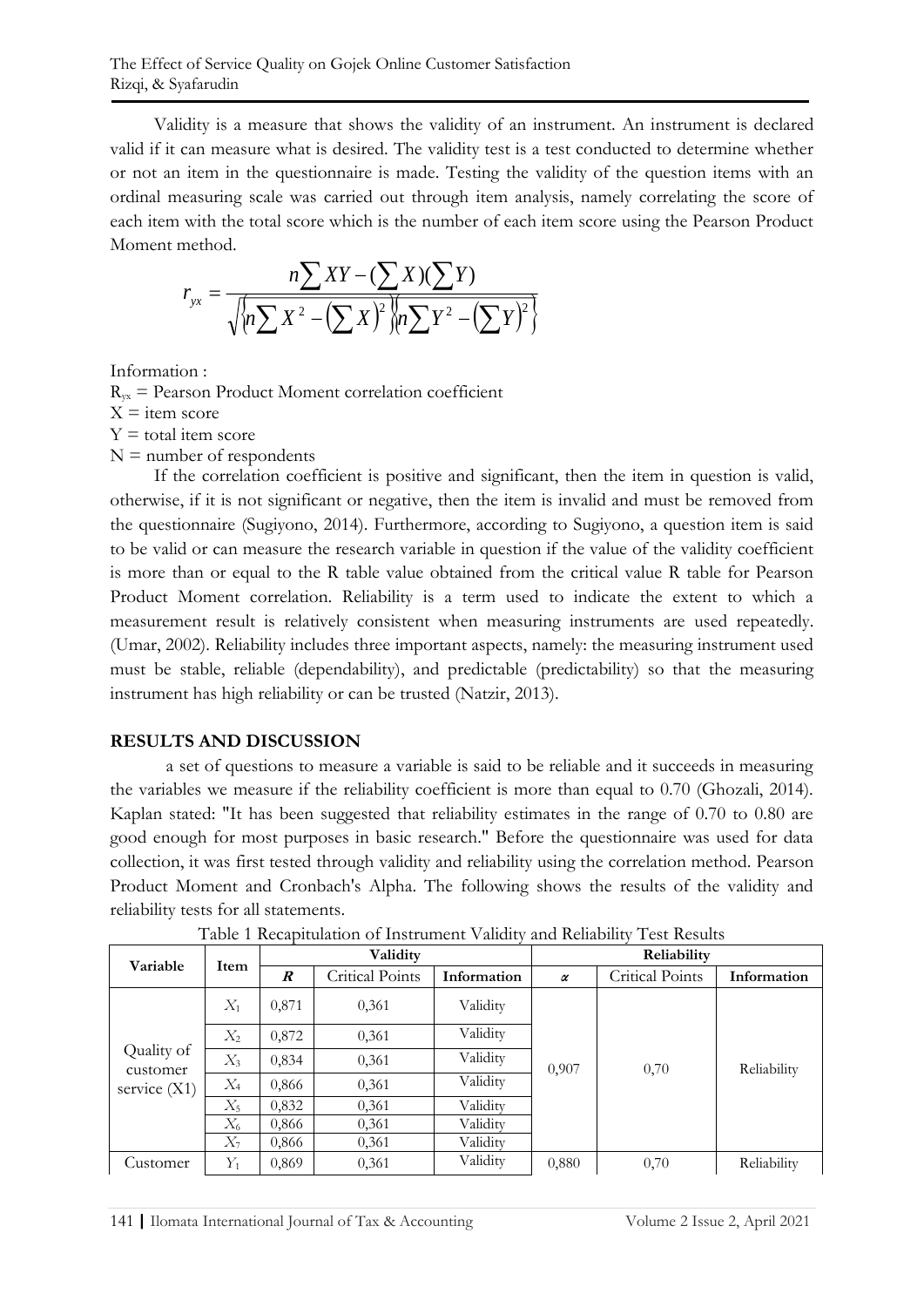The Effect of Service Quality on Gojek Online Customer Satisfaction Rizqi, & Syafarudin

| Satisfaction | $Y_1$ | 0.819 | 0,361 | Validity |  |  |
|--------------|-------|-------|-------|----------|--|--|
| (Z)          | $Y_2$ | 0,802 | 0,361 | Validity |  |  |
|              | $Y_3$ | 0,858 | 0,361 | Validity |  |  |
|              | $Y_4$ | 0,827 | 0,361 | Validity |  |  |
|              | $Y_5$ | 0,802 | 0,361 | Validity |  |  |
|              | $Y_6$ | 0,802 | 0,361 | Validity |  |  |
|              | Y7    | 0,802 | 0,361 | Validity |  |  |

Source: Processed Data, 2021

Based on the results of the recapitulation presented in the table above, it can be seen that all statement items show valid results, where the coefficient value of the validity of each statement item is greater than the critical point of 0.361. Likewise, the reliability test results show reliable results across all factors tested, where all the reliability coefficient values obtained are greater than the critical point of 0.70. Thus the research instrument has good validity and reliability and can be used for further analysis. Ghozali (2014) "Descriptive statistics are performed to provide an overview or description of data seen from the mean, standard deviation, variance, maximum, minimum, sum, range, kurtosis and skewness (distribution slope)".

Sugiyono (2012) "Descriptive statistics are statistics that are used to analyze data that has been collected as is without the intention of making generalized conclusions or generalizations. Questionnaire results data for the Price Strategy variable are measured through 5 statement items. Based on the calculation results, an overview of the Price Strategy variable can be seen in the following table. From the responses of 100 respondents and 5 statement items, the percentage of total score achievement towards the ideal score was 78.88%, where the percentage is between the range of 68% to 83.99%. Thus it can be concluded that based on respondents' responses.

Customer Satisfaction is included in the "Good" category. Model Specifications. This stage relates to the formation of the initial model of the initial structural equation model before the estimation is carried out. This initial model is formulated based on a theory or previous research. Through the conceptual diagram image above, it can be seen that the path model consists of 2 (two) sub-structures. The first stage assesses the criteria for convergent validity. An indicator is said to have good validity if it has a loading factor value greater than 0.70. While the loading factor of 0.50 to 0.60 can still be maintained for models that are still in the development stage (Ghozali, 2014).

| Dimension | Quality of customer service (X1) | Customer Satisfaction (Z) |
|-----------|----------------------------------|---------------------------|
| X1        | 0,855                            | 0,625                     |
| X2        | 0,896                            | 0,731                     |
| X3        | 0,808                            | 0,569                     |
| X4        | 0,817                            | 0,621                     |
| X5        | 0,845                            | 0,662                     |
| X6        | 0,721                            | 0,653                     |
| X7        | 0,725                            | 0,745                     |
| Y1        | 0,809                            | 0,688                     |
| Y2        | 0,832                            | 0,708                     |
| Y3        | 0,691                            | 0,652                     |
| Y4        | 0,432                            | 0,769                     |
| Y5        | 0,521                            | 0,653                     |
| Y6        | 0,558                            | 0,745                     |
| Y7        | 0,645                            | 0,816                     |

Table 2 Value of Cross Loadings Evaluation of Outer Model

Source: Processed Outer Model Evaluation Cross Loadings data, 2021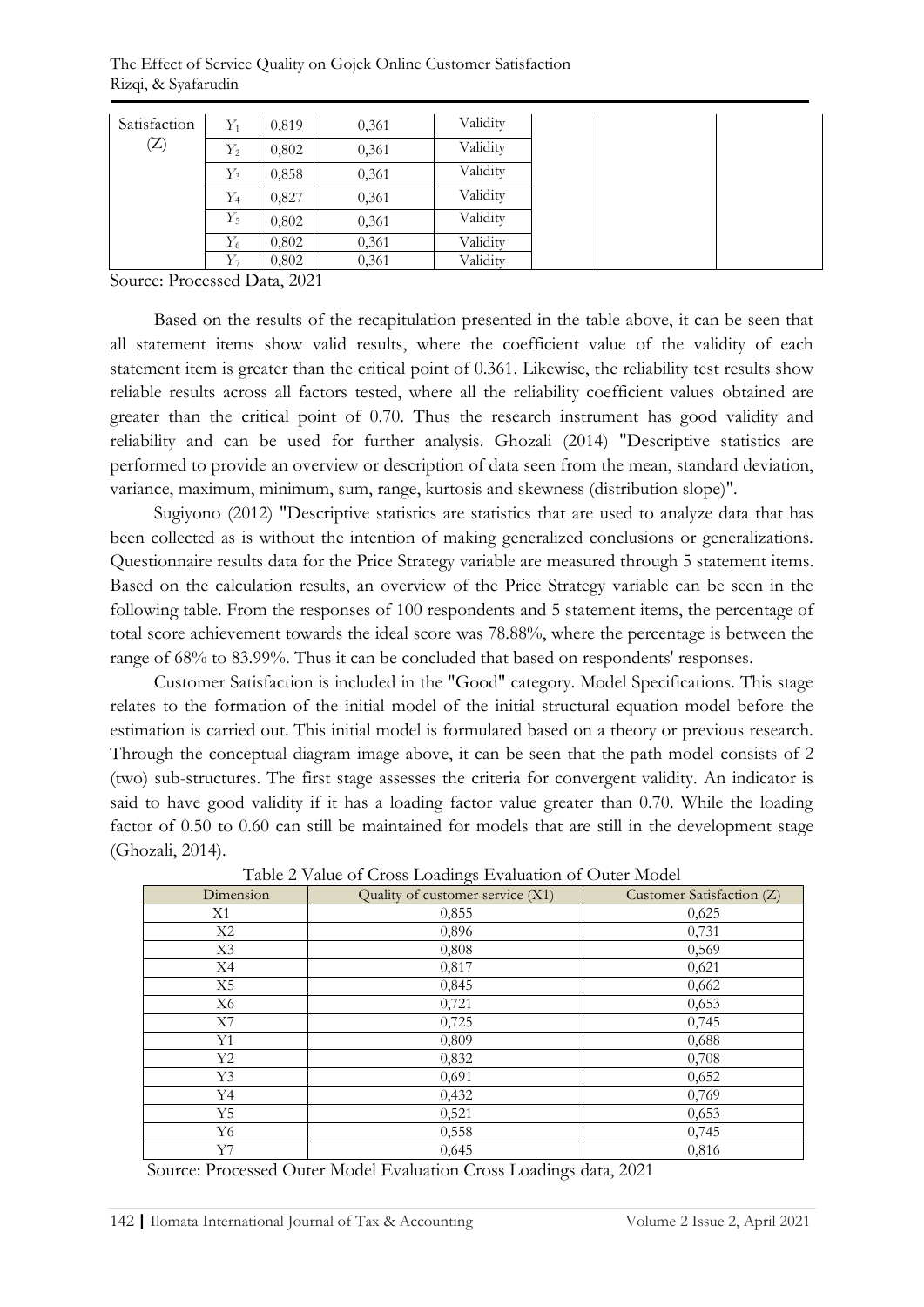Based on the picture above, it appears that all loading factors are above 0.50. Thus it can be concluded that the construct has good convergent validity. The value of cross-loadings presented in the table above also shows good discriminant validity, where the correlation value of the indicator with its construct is higher than the correlation value of the indicator with other constructs (Ghozali, 2014). This is indicated by the green color in the coefficient values presented in the output table of the SmartPLS application above. The next stage assesses Cronbach's Alpha, Composite Reliability, and Average Variance Extracted (AVE) criteria. Each construct is said to be reliable if it has Cronbach's Alpha and Composite Reliability that is greater than 0.70, while the AVE value is expected to be greater than 0.50 (Ghozali, 2014: Arikunto, 2008).

Table 3 Value of Cronbach's Alpha, Composite Reliability, and Average

|  | Variance Extracted (AVE) |  |
|--|--------------------------|--|
|--|--------------------------|--|

| Variable                         | Average Variance Extracted (AVE) |
|----------------------------------|----------------------------------|
| Quality of customer service (X1) | 1.877                            |
| Customer's Satisfaction          |                                  |
| .<br>$\sim$                      |                                  |

Source: processing data of 3 Cronbach's Alpha scores

Based on the table above, it can be seen that all constructs have Cronbach's Alpha and Composite Reliability values that are greater than 0.70. The same thing is seen in the AVE value, all constructs have AVE values that are greater than 0.50. Thus it can be concluded that all exogenous and endogenous measurement constructs are reliable. By using the help of the SmartPLS 3.0 application program, the estimated results of the mean difference and probability value are as follows:

| Parameter           | <i><b>Original</b></i><br>Sample<br>(O) | Sample<br>Mean<br>(M) | Standard<br><b>Deviation</b><br>(TDEF) | <b>T</b> Statistics<br>$($   O/STERR $)$ | $\boldsymbol{P}$<br><b>Values</b> | R Square |
|---------------------|-----------------------------------------|-----------------------|----------------------------------------|------------------------------------------|-----------------------------------|----------|
| $X_1 \rightarrow Y$ | 0.603                                   | 0,600                 | 0,092                                  | 6,563                                    | 0,000                             | 0,724    |

Table 4 Value of Path Coefficients and Value of R Square

Source: data processed Path Coefficients and R Square Value

Based on the table above, it can be seen that in substructure 1, the variable service quality (X1) contributes simultaneously in influencing the customer satisfaction variable (Z) of 0.702 or 70.2% with the details that the hypothesis: The influence of customer service quality (X1) on satisfaction customer (Z) has a path coefficient of 0.526 with a statistical value of t that is greater than the critical value (6.459> 1.96). Thus H0 is rejected and H1 is accepted, meaning that e-Service Quality (X2) has a significant effect on customer satisfaction (Z).

## **CONCLUSION**

After the author discussed "Analysis of e-Service Quality, Against Customer Satisfaction Through Customer Loyalty (Case Study of PT. Aplikasi Karya Anak Bangsa (GO-JEK Indonesia))", Based on the overall analysis of statistical calculation analysis on structural model analysis and hypothesis testing, then It can be concluded that partially, the pricing strategy is proven to have a positive and significant effect on customer loyalty of GO-JEK's online motorcycle taxi services. Based on the overall presentation of statistical calculation analysis on structural model analysis and hypothesis testing, it can be concluded that partially, the quality of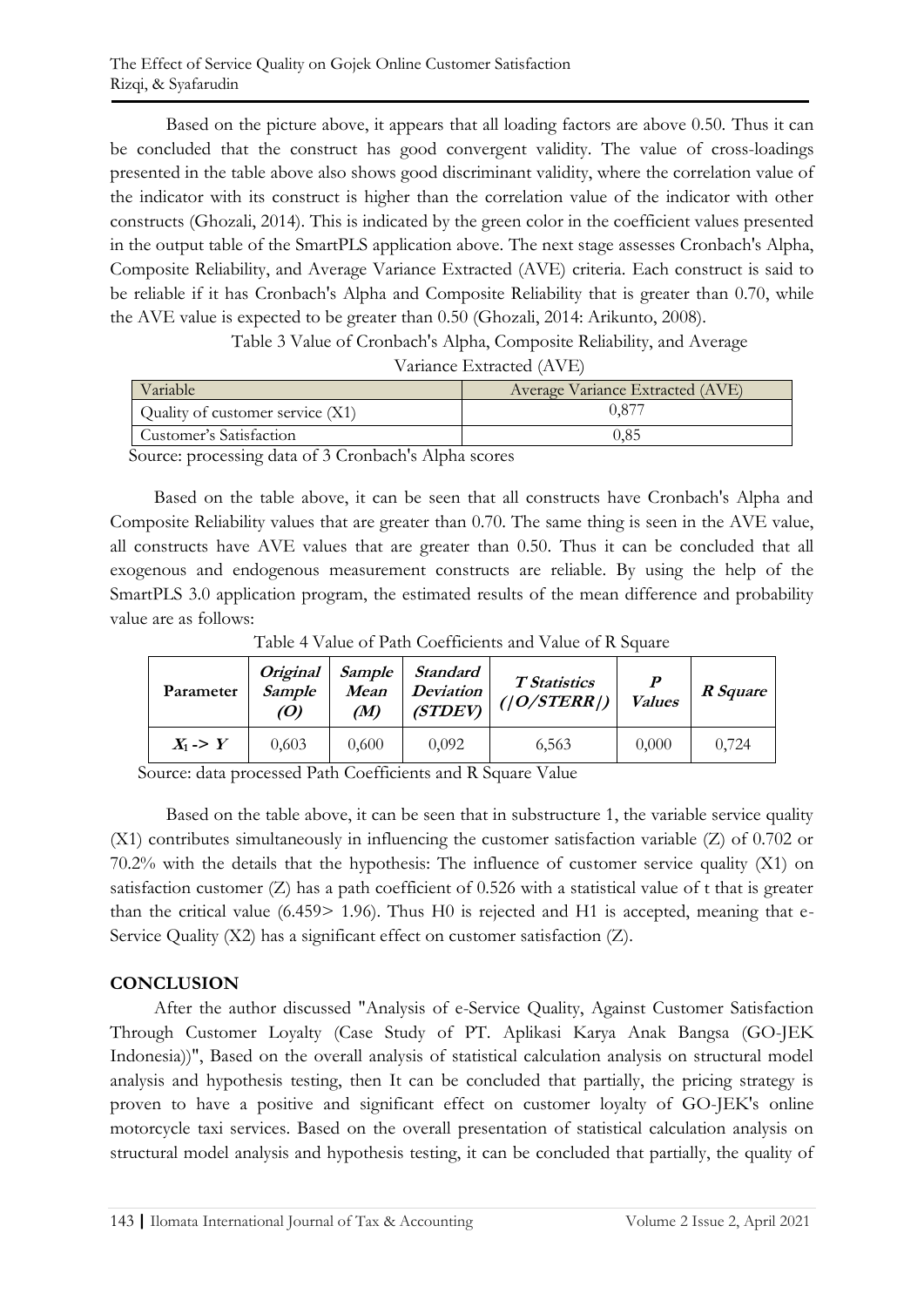e-service is proven to have a positive and significant effect on customer satisfaction of GO-JEK's online motorcycle taxi services.

#### **REFERENCES**

- Agus, A. (2019). Pengaruh Kualitas Produk, Harga, dan Promosi terhadap Keputusan Pembelian Produk The Pucuk
- Arikunto, S. (2008). Prosedur Penelitian Suatu Pendekatan Praktek.Jakarta: Rineka Cipta.

Azwar, Syaifuddin, (2007). Validitas dan Reliabilitas, Yogyakarta: Pustaka Pelajar.

- Chao, Ren-Fang, Tai-Chi Wu, Wei-Ti. (2015). "The Influence of Service Quality, Brand Image, and Customer Satisfaction On Customer Loyalty For Private Karaoke Rooms In Taiwan". The Journal of Global Business Management.Volume 11 No. 1 Pp 59-67
- Dharmmesta, Basu, S., (2009). Manajemen Pemasaran Analisis Perilaku Konsumen. Edisi Pertama. Yogyakarta: BPPFE
- Diyanthini, Ni Putu Dharma dan Ni Ketut Seminari. (2014). "Pengaruh Citra Perusahaan, Promosi, penjualan dan Kualitas Pelayanan Terhadap Kepuasan Nasabah Pada Lpd Desa Pakraman Panjer". Jurnal Manajemen Universitas Udayana. Vol 13 No. 1. Pp 2850-2867.
- Gantino.R, Hertati .L. Ilyas. M. (2021). Taxpayer Compliance Model Moderated by Socialization Taxation SMEs in Indonesia. International Journal of Scientific and Research Publications, 11, (2), 2250-3153
- Guttier, M. C., Silveira, M. P. T., Luiza, V. L., and Bertoldi, A. D. (2017). Factors influencing the preference for purchasing generic drugs in a Southern Brazilian city. Revista de saude publica, 51, 59.
- Ghozali, Imam. (2014). Structural Equation Modeling Metode Alternatif Dengan Partial Least Square (PLS), Edisi 4. Semarang: Badan Penerbit Universitas Diponegoro.
- Hair, J.F., R.F. Anderson, R.L. Tatham dan W.C. Black. (2014). Multivariate Data Analysis with Readings, 4th Edition, New Jersey: Prentice-Hall, Englewood Cliffs.
- Hartono, B.B. (2019). Pengaruh Kualitas Produk, Harga, Citra Merek, dan Promosi, Terhadap Keputusan Pembelian Pada Produk The Gelas
- Herawati, S. (2017). Pengaruh Kualitas Pelayanan, Promosi, Citra Merek Terhadap Kepuasan Pelanggan (Studi Kasus : Produk Mandiri Tabungan Bisnis PT.Bank Mandiri Cabang Jakarta Bluegreen). Tesis Magister Manajemen Universitas Mercu Buana.
- Hertati.L.Safkaur.O.(2020). Dampak Revolusi Industri 4.0 Era Covid-19 Pada Sistem Informasi Akuntansi Terhadap Struktur Modal Perusahaan. Jurnal Riset Akuntansi Dan keuangan 8 (3), 2020, 503-518
- Hertati..L.Asmawati,,Widiyanti..M. (2021). Peran Sistem Informasi Manajemen Di Dalam Mengendalikan Operasional Badan Usaha Milik Daerah. Insight Management Journal, 1 (2). 55-67.
- Hertati.L Feri.I,Puspitawati.L Gantino.R, Ilyas.M.(2021). Pengembangan UMKM Unggulan Gambomuba Produk Lokal Guna Menopang Perekonomian Rakyat Akibat COVID-19. Indonesia Berdaya, 2(1): 55 – 68
- Hertati.L Mustopa.I.M .Widiyanti.M. Safkaur.O.(2020). The Effect of Accounting Information System Applications in the Industrial Revolution Era 4. 0 Influenced by the Organizational Structure of the period Covid-19. Indo-Asian Journal of Finance and Accounting. 1, (2) 2020, 125-151
- Kaplan, Robert M & Dennis P. Saccuzzo, (1993). Psychological Testing Principles, Application, and Issues, California: Brooks/Cole Publishing Company, Pacific Group.